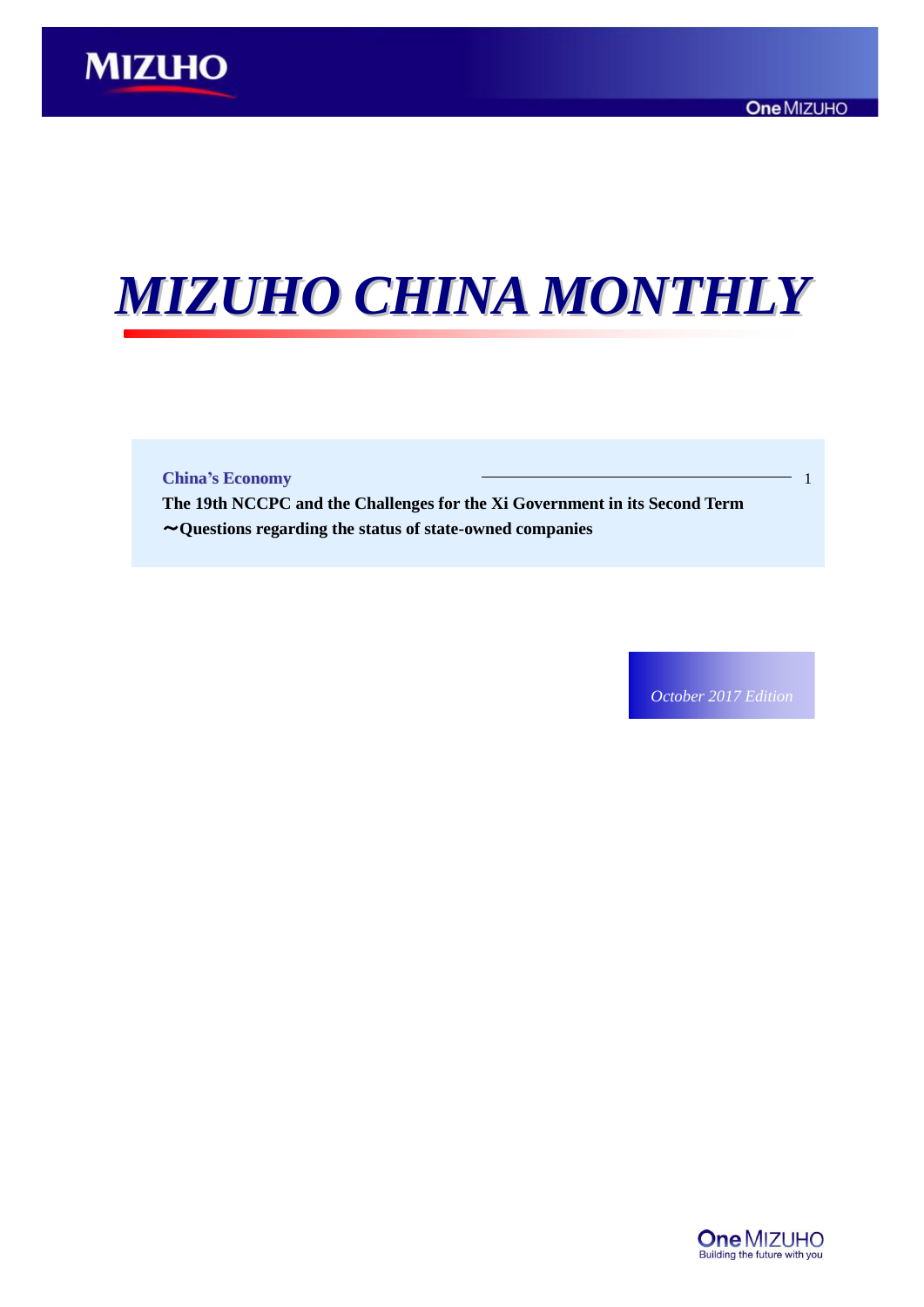# **- Executive Summary -**

**China's Economy The 19th NCCPC and the Challenges for the Xi Government in its Second Term**

After the 19th National Congress of the Communist Party of China, on October 18, 2017, the top leader of China for the next five years will be decided. The general public is almost unanimously expecting current President Xi Jinping to maintain his post. President Xi has been making efforts for his political goal of "finishing building a moderately prosperous society" by 2020, and he succeeded in performing well enough to have his achievement visible, which is considered to be a factor for his strong base of authority. However, it is also true that China's economic growth saw some elements of uncertainty, such as concerns over a downturn in its economy, and it is said that excess investment and debt problems created such instability. President Xi has taken various measures against these problems, and a certain level of achievement has been recognized. However, the rectification of the excess investment and debt problems has not yet been completed. A big challenge for President Xi in his second term would be to smoothly correct the implicit guarantees by the government for state-owned companies—which is an issue that runs deep under the excess investment and debt problems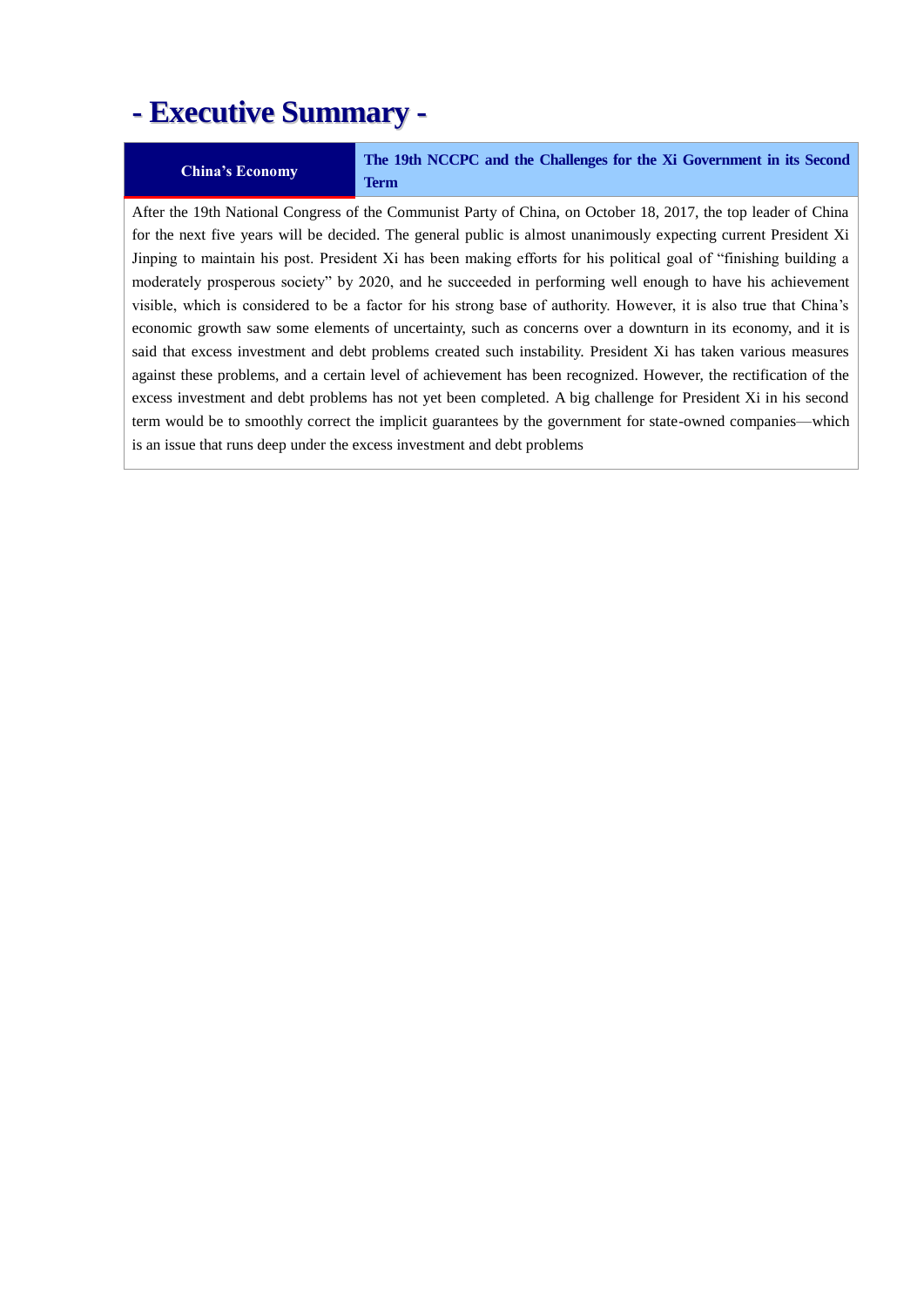# **MIZIHO**

**companies** 

-

# **The 19th NCCPC and the Challenges for the Xi Government in its Second Term Questions regarding the status of state-owned**

**Shingo Ito; Unit Chief, China Unit, Research Department-Asia, Mizuho Research Institute Ltd. shingo.ito@mizuho-ri.co.jp**

## **1. 19th National Congress of the Communist Party of China Re-election of President Xi Jinping: Almost a certainty**

The 19th National Congress of the Communist Party of China (NCCPC) starts on October 18, 2017. There is a general consensus by the general public that President Xi Jinping will be re-elected as the top leader of China for the next five years, at the First Plenary Session of the 19th Central Committee of the Communist Party of China, held immediately after the closing of the NCCPC.

The reason for this consensus is that President Xi is seen to have steadily strengthened the base for his authority since his initial inauguration in November 2012. For example, at the Sixth Plenary Session of the 18th Central Committee of the Communist Party of China held in October 2016, President Xi was positioned as the "core" of the Communist Party of China, along with Mr. Mao Zedong, Mr. Deng Xiaoping, and Mr. Jiang Zemin, which is seen as a symbol of the strong base of his authority.

It can be said that President Xi has strengthened his base of authority through the promotion of the anti-corruption movement as well as through leadership on key political measures at the top of many important organizations, $<sup>1</sup>$  while achieving certain goals set out at the beginning of his term. However, it</sup> can also be pointed out that, during his first term, there was a phase of instability in the Chinese economy, mainly in the financial market. This was caused by the aftermath of the global financial crisis of 2007–2008 as well as the distorted structures of the Chinese economic development model that accumulated through the process of dealing with said crisis. Even though some evaluate that the stability of the Chinese economy has increased compared to the past, the questions are: to what extent have the structural problems that can influence the sustainable development of the Chinese economy been resolved and what are the remaining challenges for the second term?

Based on such questions, this article will review the political goals of the Xi government during its first term and then examine the achievements seen in economic policy management, along with the challenges for the Xi government for its second term.

<sup>&</sup>lt;sup>1</sup> President Xi has newly established the Central Leading Group for Deepening Overall Reform, the China's National Security Commission, the Central Internet Security and Informatization Leading Group, and the Central Military Commission, as well as the Central Military Commission's Leading Group for Deepening Reform of National Defense and the Armed Forces, in order to manage them as their top leader, in addition to his current post as the President, the chair of the PRC and CPC Central Military Commission, the head of the Central Leading Group for Financial and Economic Affairs, and the head of the Central Committee Taiwan Work Leading Group.

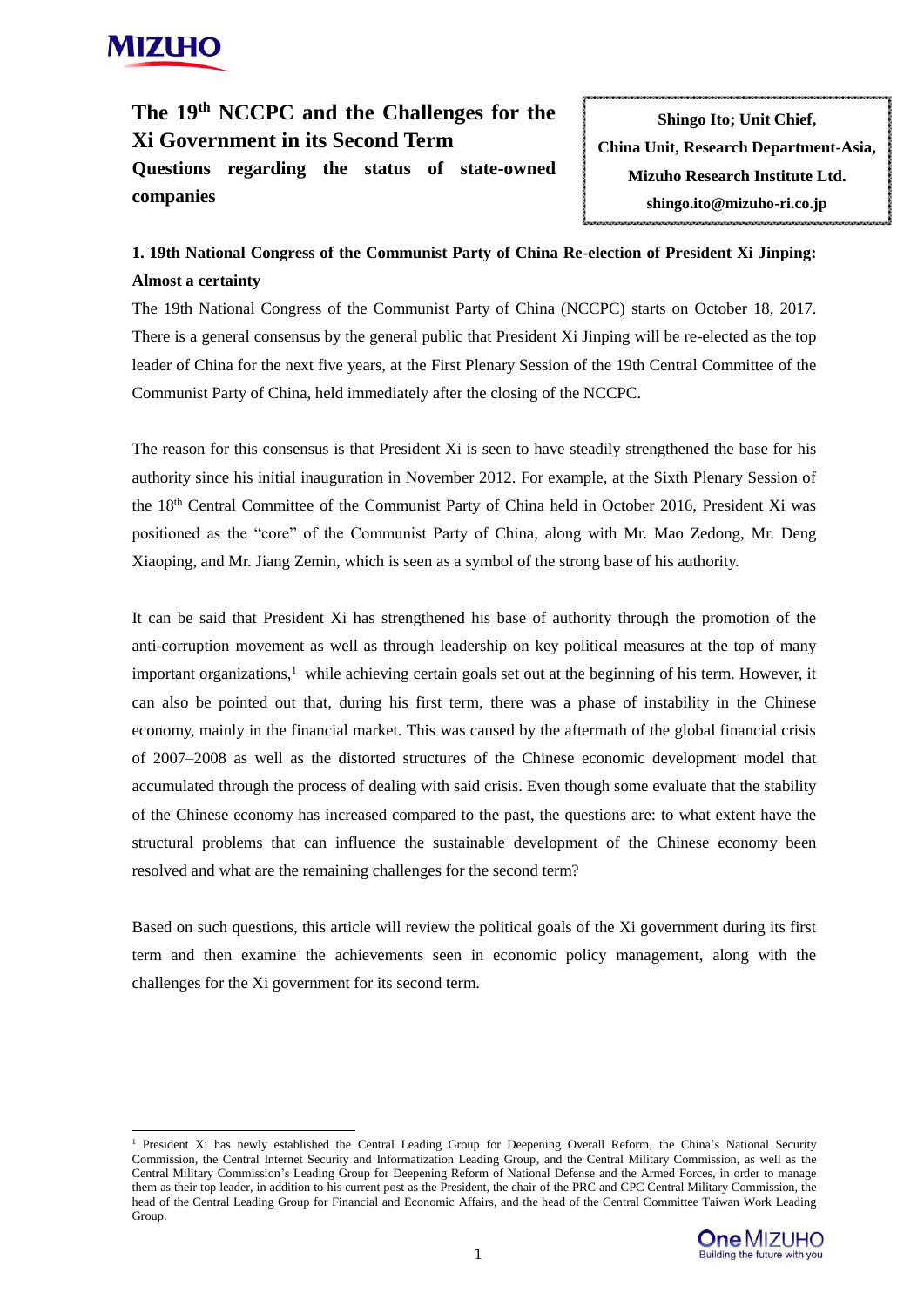

-

**2. Policy goals for the Xi government during its first term: Advancement toward the achievement of "finishing building a moderately prosperous society"**

**(1) Reconfirming the "finishing building a moderately prosperous society" project to be carried on until 2020: Also aiming to eradicate poverty in rural areas** 

At the time of the takeover of the presidency from former President Hu Jintao to President Xi in November 2012, the government re-confirmed its goal of finishing building a moderately prosperous society by 2020. This "moderately prosperous society" refers to "a society with a certain prosperity." The Chinese government has generally seemed to be achieving its goal of building a moderately prosperous society by the end of the 20th century. However, this has not seen "completion."<sup>2</sup> In terms of specific figures, one of the goals is to double both the GDP and the income per capita of urban and rural areas from that in 2010, by 2020.

Furthermore, at the Fifth Plenary Session of the 18th Central Committee of the Communist Party of China held in October 2015, the eradication of poverty in rural areas by 2020 was added to the items in the project for "finishing building a moderately prosperous society."

# **(2) The Four-Pronged Comprehensive Strategy, Five Development Concepts, and supply-side structural reform: Based on the recognition that it is inevitable to deal with the new normal in economic development**

In March 2016, at the National People's Congress (NPC), the 13th Five-Year Plan was adopted, reconfirming the overview of the policy measures for the period 2016–2020, while also clearly presenting the target figures. With regard to the overview of the policy measures, in addition to the Four-Pronged Comprehensive Strategy of finishing building a moderately prosperous society, other existing strategic goals were maintained, such as deepening all areas of reform, fully advancing the law-based governance of China, and strengthening every element of Party self-governance, in order to realize the Five Development Concepts: Innovation, Coordination, Green, Opening up, and Sharing. With regard to the target figures, the contribution ratio of the advancement in science  $\&$  technology to economic growth, reflecting the principle of focusing on economic growth through innovation, was identified as an essential goal, along with the overall eradication of the number of people in poverty in rural areas, housing renovation in areas with temporary shelters, the mean length of education for the working-age population, and the target figures related to resources and the environment. As sustainable development would be difficult through existing development patterns, these policy principles and target figures were set out based on the understanding that the new normal in economic development should be taken into consideration (see Fig. 1).

Furthermore, in 2016, the Xi government has added supply-side structural reform as the main pillar in his economic policy in order to aim for the resolution of the important issues that were newly created or

<sup>&</sup>lt;sup>2</sup>中国共产党历次全国代表大会数据库, *全面建设小康社会,开创中国特色社会主义事业新局面 在中国共产党第十六次全国代* 表大会上的报告, issued on November 8, 2002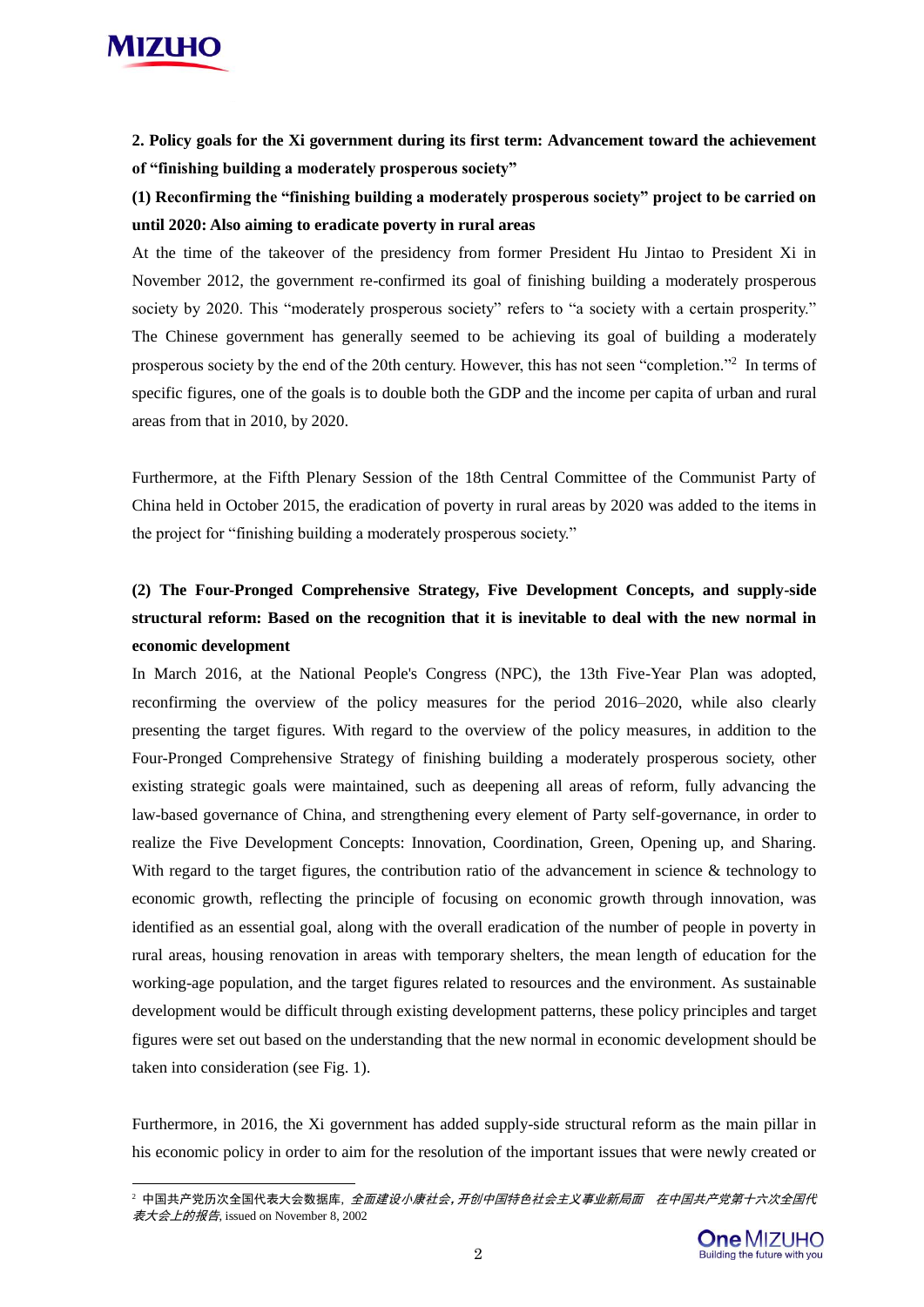

that are still remaining under the existing growth pattern. In detail, the important issues to be resolved include: (1) cutting excess production capacity, (2) reducing corporate costs, (3) reducing housing inventory, (4) expanding effective supply (expanding the supply of goods and services that are not responding to potential demand as a result of a lack of supply capacity), and (5) preventing and resolving financial risks.

Fig. 1: Detailed description of the changes and overview of the prospects of the Chinese economy under

| uit new normal                                     |                                                                                       |                                                                                                                                                                                                                     |  |
|----------------------------------------------------|---------------------------------------------------------------------------------------|---------------------------------------------------------------------------------------------------------------------------------------------------------------------------------------------------------------------|--|
| Category                                           | Past                                                                                  | Future                                                                                                                                                                                                              |  |
| Consumption                                        | Imitation and going along with<br>the trends                                          | Pursuing uniqueness and diversifying consumption models                                                                                                                                                             |  |
| Investment                                         | Large-scale<br>development<br>and<br>construction that last for more<br>than 30 years | Existing industry saturated, while investment opportunities<br>increasing in the fields of infrastructure inter-connection as well<br>as new technologies and new products                                          |  |
| international<br>Export,<br>balance of payment     | Exports leading growth                                                                | Demand globally falling; cost competitiveness declining; exports<br>still essential to support the economy                                                                                                          |  |
| Production<br>capacity,<br>industrial organization | Main problem used to be lack of<br>supply                                             | Excess supply in conventional industries; essential to develop<br>and aggregate the industry, to minimize and specialize<br>production, and to use smart technologies for production                                |  |
| Relative advantage                                 | Labor costs low                                                                       | Becoming essential for innovation to lead growth, facing the<br>aging society and the decline in excess labor in rural areas                                                                                        |  |
| Characteristics<br>of<br>market competition        | Competition mainly in scale and<br>price                                              | Competition based on quality, and diversification becoming<br>mainstream                                                                                                                                            |  |
| Limitation in resources<br>and the environment     | Very few limitations                                                                  | Reproduction capacity of the environment being reached or<br>approaching the upper end                                                                                                                              |  |
| Economic risks                                     |                                                                                       | Along with slowdown in economic growth, risks gradually<br>becoming visible; solving various risks characterized by high<br>leverage, and bubbles taking time                                                       |  |
| Resource distribution,<br>macro adjustment         |                                                                                       | Overall effect of economic stimulus evidently declining;<br>necessary to promote the development of new industries by<br>solving the problem of excess production capacity while making<br>use of market mechanisms |  |

the new normal

**The economy has entered the new normal phase, currently shifting from "high growth" to "moderate high growth." It would be necessary to adopt the new normal.** 

Source: Prepared by the Mizuho Research Institute based on the 中央经济工作会议在京举行 (新华网 issued on December 11, 2014)

#### **3. Achievements of the Xi government in its first term**

## **(1) The target figures have become generally feasible for the purpose of finishing building a moderately prosperous society by 2020.**

First of all, let us examine how much the Xi government has achieved the above goals at the current moment. With regard to the goal of doubling both the GDP and income, as the central element in finishing building a moderately prosperous society, the actual average annual GDP growth rate for 2013–2016 after the formation of the Xi government was +7.2%. Thus, in order to achieve the goal, the figure needs to grow by an average of  $+6.4\%$  annually in the remaining four years according to the calculation (see Fig. 2). The actual GDP growth rate for 2017 is expected to be  $+6.8\%$  year-on-year, while there is still fiscal capacity and room for further monetary easing from a short-term perspective. Judging from these factors, it can be said that the achievement of the target to double the GDP is within

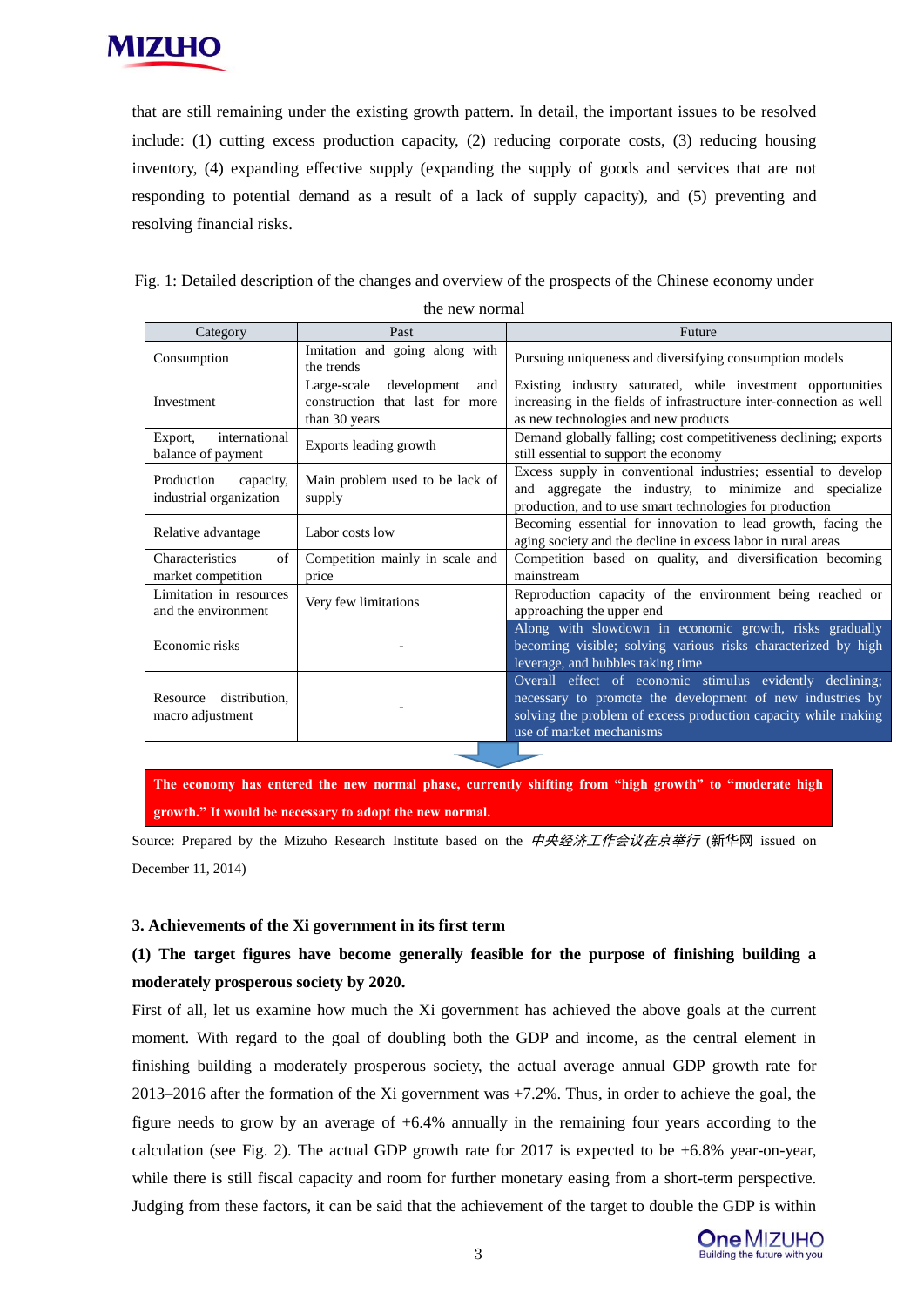

 $\overline{a}$ 

grasp. With regard to the real disposable income per capita as well, the average annual growth rate for 2013–2016 was +7.4%, and therefore the target figure can be achieved if the figure grows by an average of 5.3% annually within the remaining four years.

In order to realize the goal of finishing building a moderately prosperous society, it is symbolically important to eradicate the number of people in poverty in rural areas. (The definition of the "number of people in poverty in rural areas" is "people living under a net income per capita of less than 2,300 yuan" [2010 constant price].) If the current pace of reduction can be maintained, it is evaluated that this goal is also possible to achieve. As of 2016, the number of people in poverty in rural areas was 43.35 million (see Fig. 3). If this figure can be cut by an average of 10.84 million annually within the remaining four years, the figure will be zero by 2020. Judging from the actual pace of reduction between 2013 and 2016 (annual average of 13.91 million), it can thus be said that this goal regarding the number of people in poverty in rural areas is also possible to achieve.

#### **(2) Taking the new normal in economic development into consideration**

In addition, with regard to the need to take the new normal in economic development into consideration, statistical indices show that the performance of the Xi government was strong in its first term.

While some point to excessive investment, mainly in traditional industry, the Xi government has been taking certain political measures, claiming that China should shift from the current investment-dependent growth model, for example, through the strengthening of personal consumption. The share of total fixed assets in the nominal GDP has been on a decline after peaking out in 2013 at 45.4%, and reached 42.7% in 2016. On the other hand, the share of personal consumption has been on the rise, increasing from 36.7% in 2012 to 39.2% in 2016.

Furthermore, there has also been some development in terms of shifting from a development style highly dependent on industrial production. As of 2012, the shares of the secondary and tertiary industries were both 45.3%, but the figures changed to 39.8% and 51.6%, respectively, in 2016, revealing the economic growth of the service industry. Along with the advancement of the manufacturing industry, the share of the equipment industry and the high technology industry in valued-added production in the industrial sector has expanded from 28.2% and 9.4%, respectively, in 2012 to 32.9% and 12.4%, respectively, in 2016. The growth of electronic commercial transactions and the sharing economy also symbolizes the changes in the economic structure under the Xi government in its first term. According to the China Electronic Commerce Research Center, the trading volume of the online retail sales market rapidly grew almost four times larger, from 1.3 trillion yuan in 2012 to 5.3 trillion yuan in 2016.<sup>3</sup> The volume of the sharing economy also doubled from 1.7 trillion yuan in 2015 to 3.5 trillion yuan in 2016, according to the State Information Center.<sup>4</sup>

<sup>3</sup> 中国电子商务研究中心, *2017* 上半年中国电子商务报告发布 交易额 *13.35* 万亿, issued on September 22, 2017

<sup>4</sup> 国家信息中心分享经济研究中心 and 中国互联网协会分享经济工作委员会, 中国分享经济发展报告 *2017*, issued in February 2017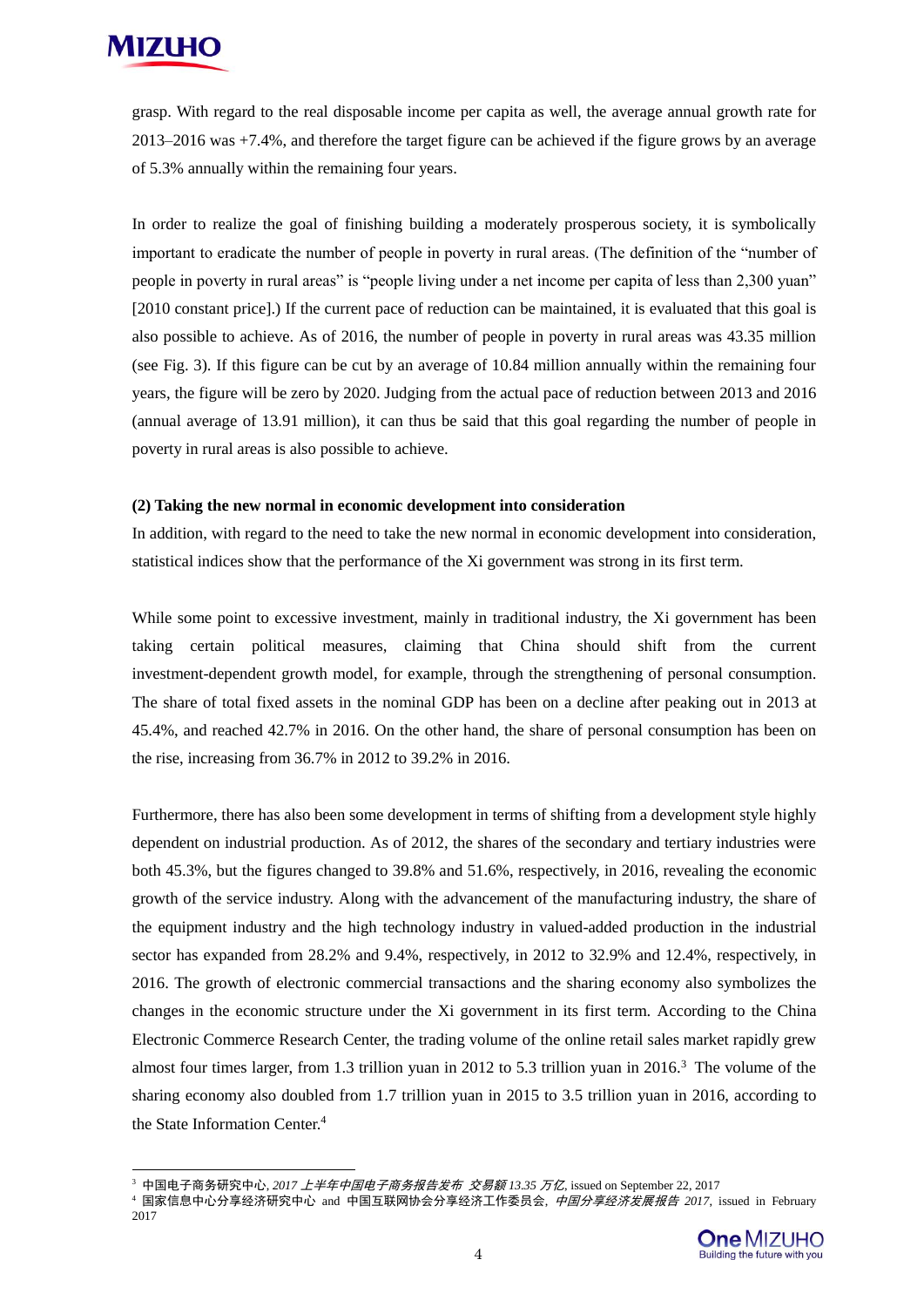

There has also been improvement in terms of the achievement of sustainable development based on environmental consideration. For example, the energy consumption per 1 GDP unit decreased 17.9% in 2016 from the figure in 2012, among which the use of water decreased 25.4%. In the cities that did not reach the PM2.5 standard in 2016 (for "prefecture"-level cities or above), the annual average density of PM2.5 was 52 micrograms per cubic meter, still very high compared to 15 micrograms per cubic meter, which is the environmental standard in Japan. However, the figure has improved by 5.5% year-on-year. Fig. 2: Achievement toward the target of doubling the GDP Fig. 3: Number of people in poverty in rural areas and the average income





Source: Prepared by the Mizuho Research Institute based on materials from the National Bureau of Statistics of China and CEIC Data

- Note: The definition of the "number of people in poverty in rural areas" is "people living under a net income per capita of less than 2,300 yuan" (2010 constant price).
- Source: Prepared by the Mizuho Research Institute based on materials from the National Bureau of Statistics of China and CEIC Data

#### **(3) Importance of the presence and opinions of China in the global economy**

As a result of the economic performance discussed above, China has seen increased importance in regard to its role in the global economy during the first term of the Xi government. The share of China in the gross world product (GWP) expanded from 11.5% in 2012 to 14.9% in 2016.<sup>5</sup> The share of China in global trade has been growing mainly in exports, increasing from 10.4% in 2012 to 11.5% in 2016. In addition, China has become important not only as a recipient of foreign direct investment but also as a donor. As of the end of 2012, the share of China in foreign direct investment in the balance of global direct investment was only 2.3%. However, as of the end of 2016, the share grew to 4.9%, and China became the sixth largest donor of global direct investment, following the U.S., Hong Kong, the U.K., Japan, and Germany.<sup>6</sup> The importance of China has also grown in terms of international finance, which is symbolized by the introduction of the Chinese yuan into the SDR (Special Drawing Rights) currency For an expected the presence and opinions of China in the global control of the metropological control of the metropological control of the expected by the Mizahlo Research Institute based on Note: The denotes the several

 $\overline{\phantom{a}}$ 

<sup>5</sup> IMF, *World Economic Outlook Database*, issued on April 2017

<sup>&</sup>lt;sup>6</sup> It should also be mentioned that the share of China's inward direct investment in the global domestic direct investment balance grew from 3.7% as of the end of 2012 to 5.1% as of the end of 2016, making China the world's third largest recipient of direct investment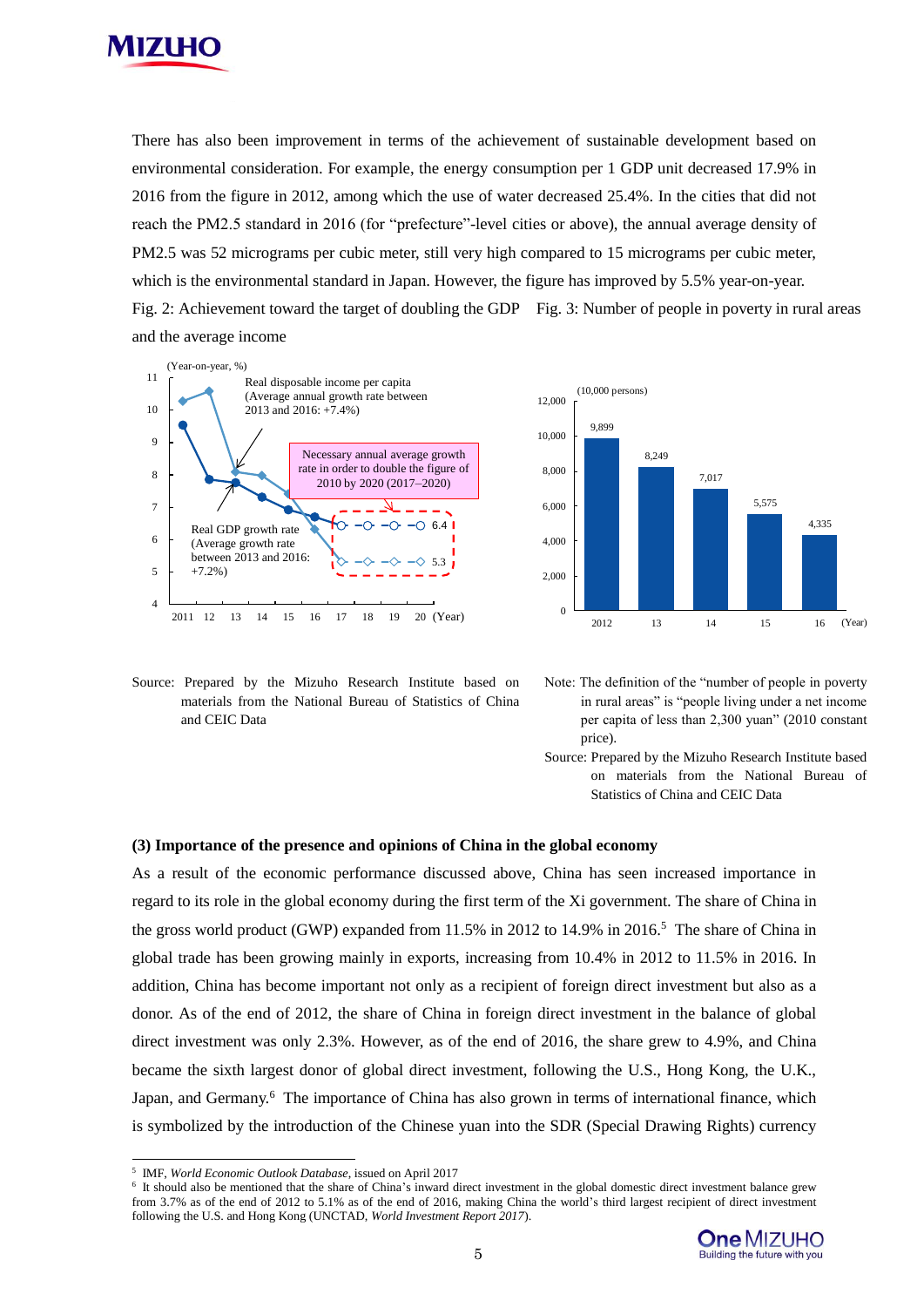

basket in October 2016.

Based on such increase of China's importance in the global economy, the Xi government attempted to have more influence throughout the world through the proposition of the Belt and Road Initiative, the organization of the One Belt One Road Summit, and the establishment of the Asian Infrastructure Investment Bank (AIIB). It can be said that these actions are the fruits of the efforts made by President Xi in order to realize the Chinese Dream (announced in November 2012) and the rejuvenation of the Chinese nation.

## **4. Challenges remaining for the second term: The supply-side structural reform and the reforms of state-owned companies have not been complete.**

#### **(1) During the first term, advancement inevitably went along with some factors of instability.**

Even though the Xi government implemented the policy management under the slogan of "advancement in stability" in its first term, this was exactly because of the fact that the Chinese economy was always facing elements of instability.

In June 2013, some banks had concerns about a lack of liquidity, leading the SHIBOR to rapidly rise. In June 2015, stock prices fell sharply, and in August of the same year, the depreciation of the Chinese yuan continued due to increasing pressure for capital outflow, fueling concerns over a downturn of the Chinese economy.

Such factors of instability became visible for many factors, but in general, economic instability was directly and indirectly caused by the excess investment problem that surfaced through excess production capacity and accumulating real estate stocks, as well as the excess debt problem involving increasing shadow banking. While it is essential to resolve these problems for sustainable development, the Xi government has been facing the dilemma in which economic stability may be lost if President Xi moves to fast in solving such problems. Thus, it can be said that, in this dilemma, oscillating policies and changes in investor thought patterns and reactions toward policies caused the economic and financial instability discussed above.

#### **(2) Goals of the supply-side structural reform**

Then, facing such a dilemma, what sort of achievement has been made in supply-side structural reform, in particular, in solving the problems of excess investment and debt?

#### **(a) Cutting excess production capacity**

The Xi government has taken many measures, starting from the "Guiding Opinions of the State Council on Resolving Serious Production Overcapacity Conflicts" of 2013, which is the basic principle in cutting excess production capacity. In particular, at the Central Economic Work Conference held in December 2015, the plan of cutting excess production capacity was clearly identified as the pillar of the economic policy, as was discussed above, after which the reduction of production facilities accelerated in the steel

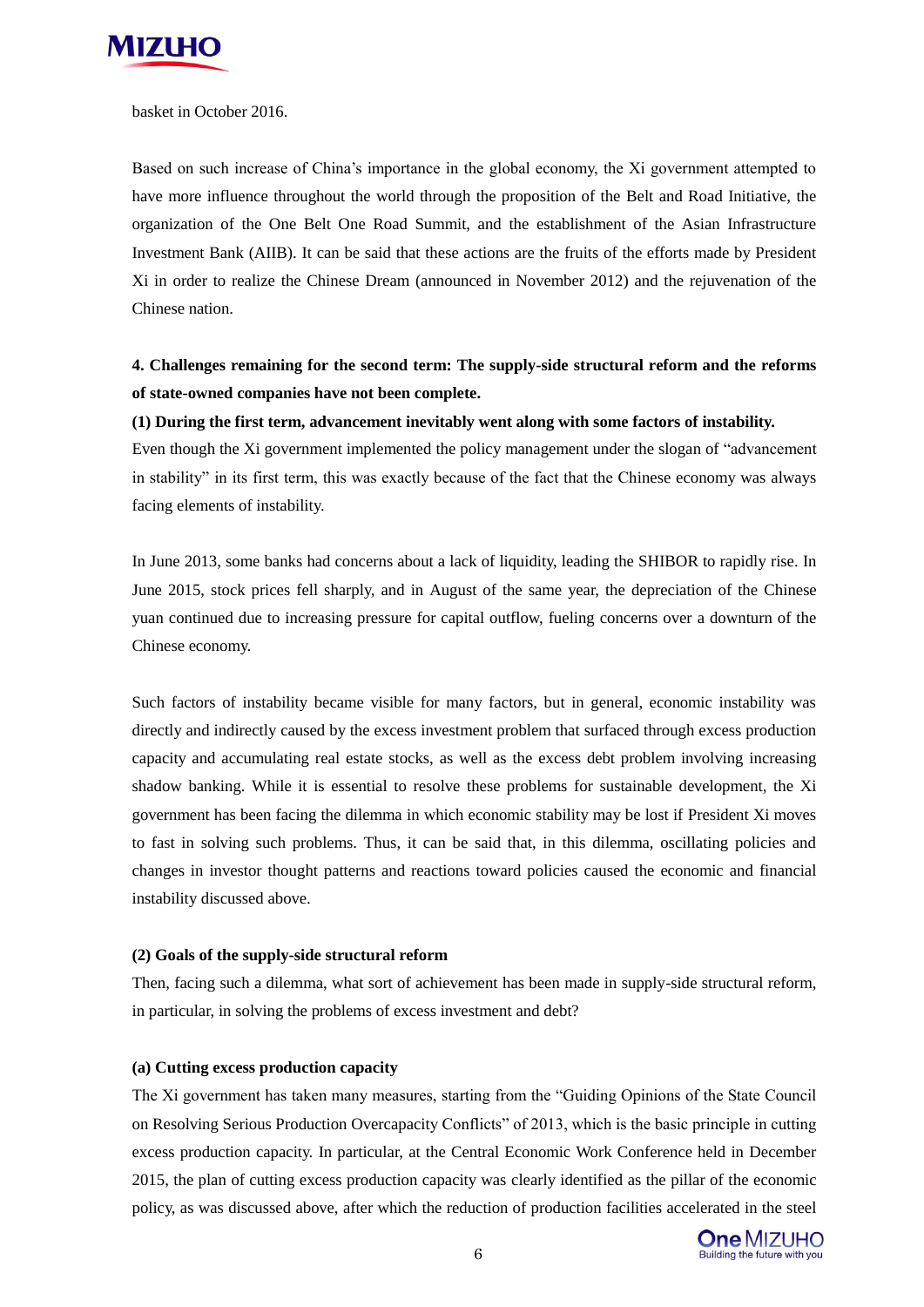

and coal sector. First of all, in February 2016, the target figures were identified in order to reduce production capacity by 100–150 million tons within five years from 2016 for steel and by around one billion tons within three to five years from 2016 for coal (see Fig. 4). Based on these goals, production capacity was reduced by over 65 million tons in 2016 for steel, and it is said that the goal to reduce 50 million tons has generally been completed for  $2017$ .<sup>7</sup> In addition, the production capacity of low-quality steel materials made from steel scrap, which is not included in the above production capacity statistics, seems to have been reduced by around 120 million tons from 2016 until now. With regard to coal as well, the production capacity was reduced by over 290 million tons in 2016 and by 128 million tons (approximately 85% of the annual target) in 2017, as of the end of July.

|                            | <b>Steel</b>                                                                                       | Coal                                                                                                          |
|----------------------------|----------------------------------------------------------------------------------------------------|---------------------------------------------------------------------------------------------------------------|
| Production capacity        | 1.2 billion tons                                                                                   | 5.7 billion tons                                                                                              |
| <b>Production volume</b>   | 0.8 billion tons                                                                                   | 3.7 billion tons                                                                                              |
| Excess production capacity | 0.4 billion tons                                                                                   | 2 billion tons                                                                                                |
| Operating rate             | 67%                                                                                                | 65%                                                                                                           |
| Mid-term reduction goal    | 100–150 million tons in five years from<br>$2016(8.3-12\% \text{ of the production})$<br>capacity) | Around 1 billion tons in three to five years from<br>2016 (approximately 17.5% of the production<br>capacity) |
| Reduction goal for 2016    | 45 million tons                                                                                    | 250 million tons or above                                                                                     |
| Reduction achieved in 2016 | Over 65 million tons                                                                               | Over 290 million tons                                                                                         |
| Reduction goal for 2017    | Around 50 million tons                                                                             | 150 million tons or above                                                                                     |

Fig.4: Achievement and goals in reducing production capacity

Note: The production capacity of steel is based on the figures announced by the China Iron and Steel Association. The production capacity of coal is based on the figures announced by Mr. Lian Weiliang, vice chairman of the National Development and Reform Commission. The production volume is based on the figures announced by the National Bureau of Statistics of China. Excess production capacity = Production capacity – Production volume. Operating rate = Production volume / Production capacity. The reduction target figure for coal includes the 500 million tons cut through organizational restructuring. The reduction achievement in 2016 and the goal for 2017 are based on the government work report.

Source: Prepared by the Mizuho Research Institute based on the materials from the State Council, the China Iron and Steel Association, the National Development and Reform Commission, the National Bureau of Statistics of China, the Government Work Report on March 5, 2017, and various media reports.

However, some point out that the practical reduction of production capacity has not advanced considerably, as (a) many of the facilities eliminated so far had already been rendered unfunctional and (b) while some facilities were eliminated there were also facilities newly installed.<sup>8</sup> Furthermore, it has also been reported that some companies are reactivating their production facilities that have not been dissolved although treated as eliminated, as the prices of steel and coal are rising as a result of controlled production for the purpose of environmental consideration.<sup>9</sup> It is considered that this phenomenon is caused by the fact that local governments are hesitant to reduce production capacity, saying that it can lead to difficulties, such as that support for the reduction of production capacity is limited in terms of

-

<sup>&</sup>lt;sup>7</sup> 经济参考报, 今年煤钢去产能有望提前收官, issued on September 27, 2017

<sup>8</sup> For example, with regard to steel, 绿色和平 and 中国联合钢铁网, 问诊 *2016* 年中国钢铁行业去产能*,* issued in February 2017; while the steel price is appreciating, the sales volume profit ratio in the steel industry was 3.4% in the January-July period in 2017, remaining low compared to approximately 6% for the average industrial sector. (财新网, 钢铁*"*去产能*"*效果明显,但钢企*"*去杠杆*"*  $E \equiv \vec{B}$ , issued on September 25, 2017)

<sup>9</sup> 中国证券报, 深水区*"*攻坚克难 去产能多点发力, issued on September 22, 2017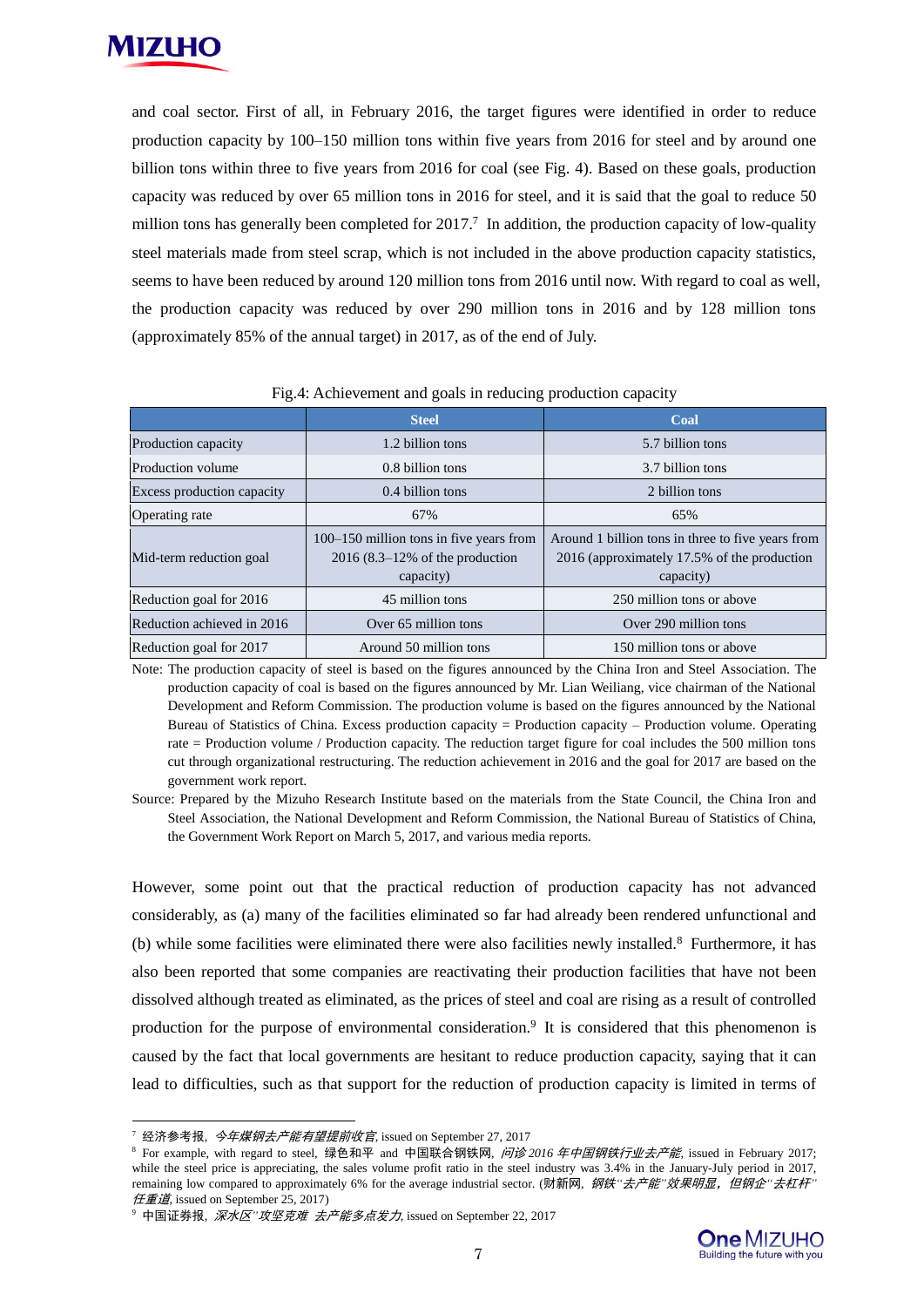

both scale and target, along with the difficulty of securing stability for the people that will be affected by cutbacks.<sup>10</sup> It has also been pointed out that the reduction of excess production facilities is necessary not only in the steel and coal industries but also in the electrolytic aluminum, thermal power generation, chemistry, glass, and vessels industries. Thus, while the reduction of production capacity has certainly been advancing in some industries, it is expected to take some more effort to solve the problem of excess production capacity.

#### **(b) Reducing housing inventory**

There has been a certain progress in reducing housing inventory. With regard to the housing sector, which accounts for a large share in the real estate market, the ratio of the vacant floor space (including vacant floor space under construction<sup>11</sup>) against the sold floor space has been declining, after peaking out in 2014 at 3.7, reaching 3.5 in 2015 and 2.8 in 2016. However, it should also be mentioned that this figure is still high compared to the 1.6 observed in 2009 immediately after the financial crisis of 2007–2008. Moreover, the ratio of the vacant floor space against the sold floor space in third-tier cities has not remarkably fallen, while the inventory levels in first- and second-tier cities have been rapidly falling. The government has also started taking action against overheating speculations in some third-tier cities, making it difficult to expect housing sales to accelerate further. As the increase of population and urbanization itself has been slowing down, the adjustment of real estate inventory is likely to take some more time, mainly in small to medium-sized cities.

#### **(c) Preventing and resolving financial risks through the promotion of deleveraging**

With regard to the excess debt problem as well, it is inevitable to maintain this issue as an important political challenge, while there is a certain degree of achievement. After the financial crisis of 2007–2008, the ratio of the debt balance of Chinese companies against China's GDP has increased significantly after the economic stimulus program of four trillion yuan. While the ratio was 96.3% as of the end of 2008, it reached 166.8% at the end of June 2016 (BIS). However, this rate has recently started falling slightly, reaching 165.3% at the end of March 2017. This is mainly due to the fact that the nominal GDP, which is used to calculate this rate, recovered. However, it is also possible to say that the increase of corporate debt decelerated through the promotion of deleverage based on the "Opinion regarding the active and stable cutting of the corporate leverage rate" as well as the shift to a more neutral monetary policy for the purpose of controlling shadow banking. However, the ratio of the Chinese corporate debt balance against the GDP has still been above the highest level observed in Japan (148.9% at the end of 1993). In order to strengthen the resilience of the Chinese economy and to secure sustainable growth through the enhancement of productivity, President Xi in his second term will have to continue deleveraging as fast as possible within a range that will not cause a financial crisis.

#### **(3) Key: Reform of state-owned companies**

-

<sup>&</sup>lt;sup>11</sup> Vacant floor space under construction = Floor space under construction – Completed floor space – Pre-sold floor space before the completion of the construction work



<sup>&</sup>lt;sup>10</sup> 中国经济网, *煤炭去产能仍任重道远*, issued on September 22, 2017